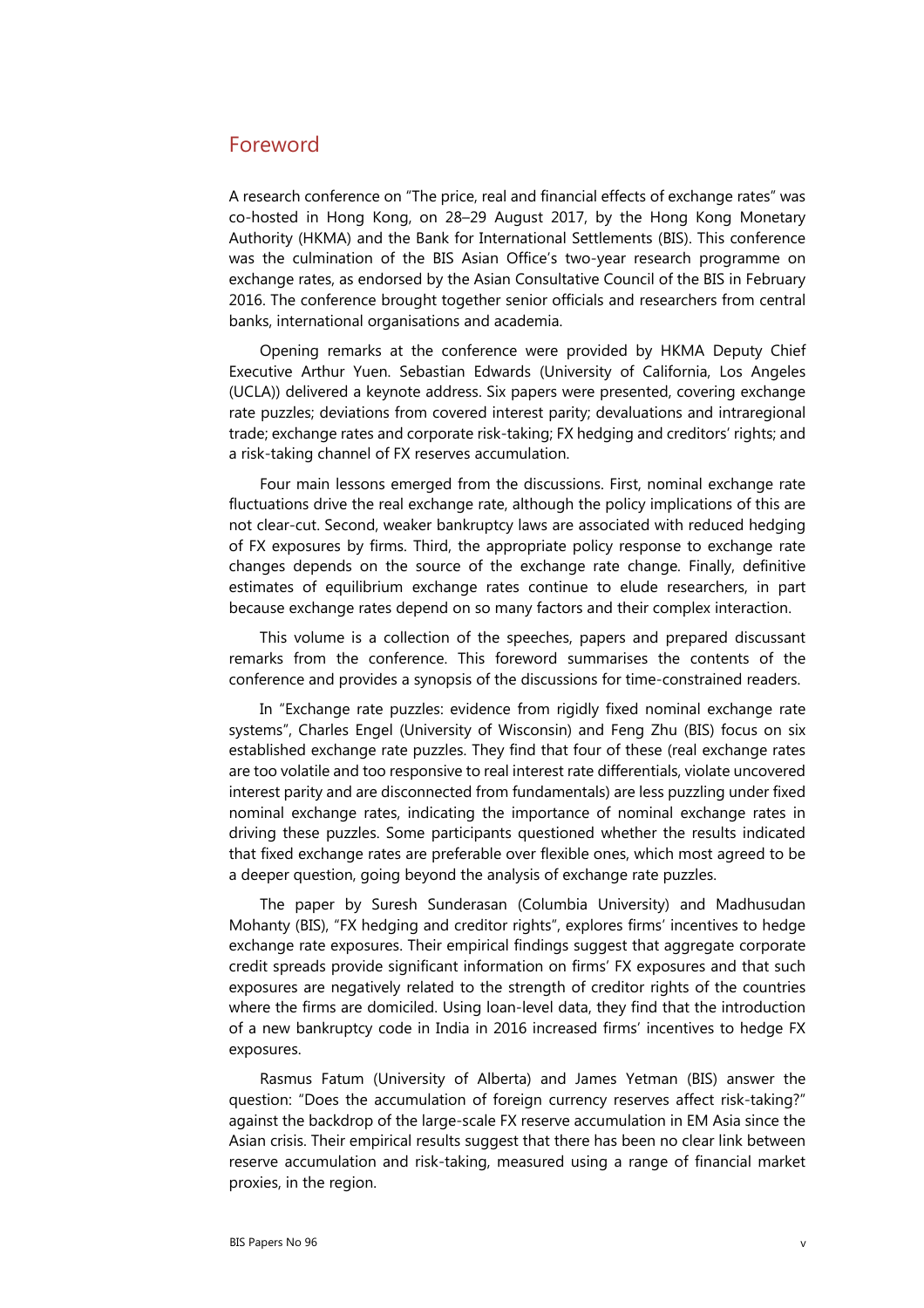Alfred Wong and Jiayue Zhang (both HKMA) explore the question "Breakdown of covered interest rate parity: mystery or myth?" Their analysis suggests that the breakdown of CIP is no mystery as it reflects the new trading environment in which uncollateralised and collateralised transactions have ceased to be treated as equivalent (so that unsecured rates are no longer used to price secured transactions). Therefore, it is a myth that the breakdown of CIP reflects an unexploited arbitrage opportunity and market failure. Moreover, their analysis suggests that the breakdown of CIP was not purely a US dollar phenomenon but also appears in currency pairs without a US dollar leg, challenging the notion that it primarily reflects a dollar funding shortage or dollar strength.

The paper by David Cook (Hong Kong University of Science and Technology) and Nikhil Patel (BIS), "Dollar invoicing, exchange rates and international trade", shows how the impact of monetary shocks on bilateral trade flows is mitigated if the two countries are involved in global value chains. The follow-up discussions focused on the need to understand the implications of these results for optimal monetary policy frameworks.

The final paper, by Sebnem Kalemli-Ozcan (University of Maryland), Xiaoxi Liu (Chinese University of Hong Kong) and Ilhyock Shim (BIS), focuses on "Exchange rate appreciations and corporate risk taking".<sup>[1](#page-0-0)</sup> The authors use ORBIS firm-level accounting data and the estimated firm-level FX debt for a sample of 10 Asian EMEs over 2002–15 to show that exchange rate appreciations induce firms with higher FX debt to take on more risk in the form of higher leverage. They also find that such effects are stronger for firms in the non-tradable sector than those in the tradable sector.

In his keynote address entitled "Finding equilibrium: the urgency of an old question", Sebastian Edwards (UCLA) asserted that, despite a long history of exploration and the continued relevance of the topic, the current state of models of equilibrium exchange rate determination is less than satisfactory. He identified several avenues for future research and expressed his preference for approaches to equilibrium exchange rate models that give a high weight to net international investment positions (NIIP) and the sustainability of current account balances.

The conference concluded with a panel discussion on "Exchange rate challenges: how should policymakers respond?" chaired by Grant Spencer (Reserve Bank of New Zealand). One issue related to the role of the flexible exchange rate as a shock absorber. While a flexible exchange rate, combined with inflation targeting, seemed to help economies to absorb external shocks, the impact depended crucially on the operation of the "financial channel" of the exchange rate, which can not only offset the traditional expansionary impacts of depreciation but also amplify them in the presence of large unhedged foreign currency debt. The development of local currency bond markets was not a panacea for insulating domestic monetary policy from external shocks in the context of currency and maturity mismatches in many EMEs.

A second issue was the extent to which central banks should respond to exchange rates, and whether the nature and the sources of shock should play a role in designing the response. There was a view that changes in exchange rates caused

<sup>1</sup>

The paper is not included in this volume, but has been published as BIS Working Paper no 710. The discussant's remarks, containing a short summary of the paper, are contained herein.